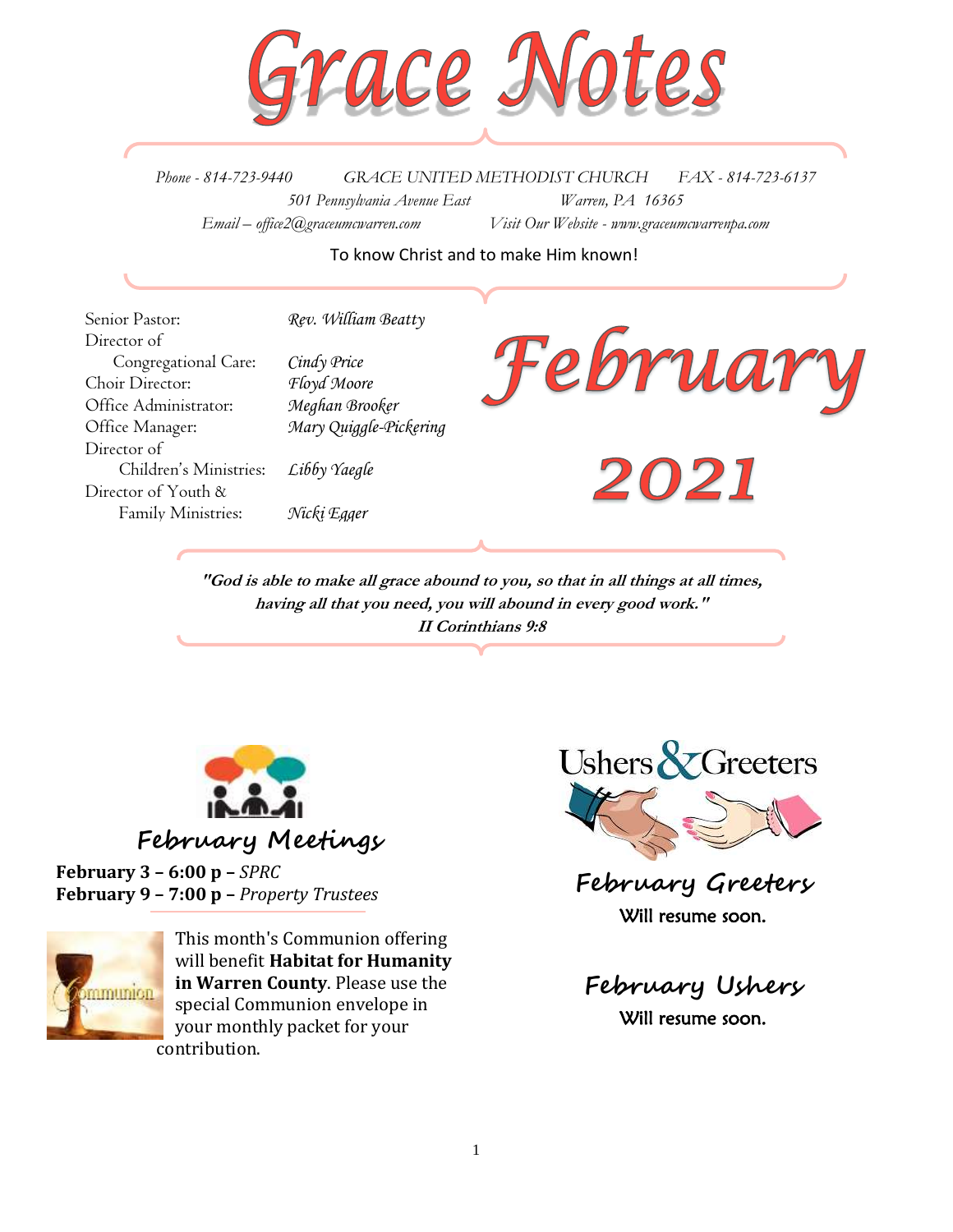

### **Lament**

remember my affliction and my wandering, the bitterness and the gall. I well remember them, and my soul is downcast within me. Yet this I call to mind and therefore I have hope: I

Because of the Lord's great love we are not consumed,

for his compassions never fail.

They are new every morning; great is your faithfulness.

I say to myself, "The Lord is my portion; therefore I will wait for him." (Lamentations 3:19-24)

Lamentations, the book of the Bible, is attributed to Jeremiah who is sometimes called "The Weeping Prophet." If you read Lamentations, be prepared for a lot of…well… lamenting. Jeremiah mourns and cries out for the first two and a half chapters. It's almost like reading Job distilled down to just his complaints, just his frustration and anger.

Jeremiah goes so far as to indicate that it is *good* to remember our afflictions and our troubles, to call to mind the times when "my soul is downcast within me."

And then there's a turning point. A bit of light. A moment of hope.

It doesn't just come out of the blue, though. "Yet this I call to mind." I *choose* to remember God's goodness, to call to mind God's mercy, I choose to recall that "The Lord is compassionate and gracious, slow to anger, abounding in love." (Psalm 108:8)

It's been a winter of lament for many of us: the fracturing effects of the Corona Virus and all the steps to mitigate the spread, the political climate, financial uncertainties, community unrest. We have lost friends and loved ones and haven't been able to mourn together, we have lost a sense of connectedness that sometimes wasn't as strong as

we thought, but its absence is significant.

We have reason to lament – to express our frustrations and pain and grief and lostness.

But we also have reason to hope. God understands lament. God hasn't been somewhere out there, distant and apart from all the things that you and I struggle with. God is right here with us. God walks with us through the valley of the shadow of death (Psalm 23:4), "thy rod and thy staff they comfort me." While the promise isn't to simply remove all hurt from our lives, God is present when it gets overwhelming, when that one last thing that you just can't take any more happens and you break. "Yet this I call to mind and therefore I have hope." God's compassions – God's mercies – God's unconditional love for us – never fail. They are **new every morning**. God never abandons us. Every morning – every moment – is an opportunity for us to recall God's goodness, God's love, God's compassions that never fail and to choose to hope.

"The light shines in the darkness and the darkness has not overcome it." (John 1:5).

There is a time to lament  $-$  a time we might find ourselves in darkness – but God is always with us, always stronger than our struggles, always more good and gracious than our circumstances. There's always darkness, but it cannot overcome the light.

In Christ's Love, Pastor Bill

# *From the Director of Congregational Care*

BUILD EACH OTHER UP!

*"Do not let any unwholesome talk come from your mouth, but only that which is helpful for building others up in accordance to their needs, that it may benefit those who listen."* Ephesians 4:29 (NIV)

his is a verse that has guided me and become a favorite over the years. However, my children may not feel the same way! You see, I used this verse as a tool to teach them to T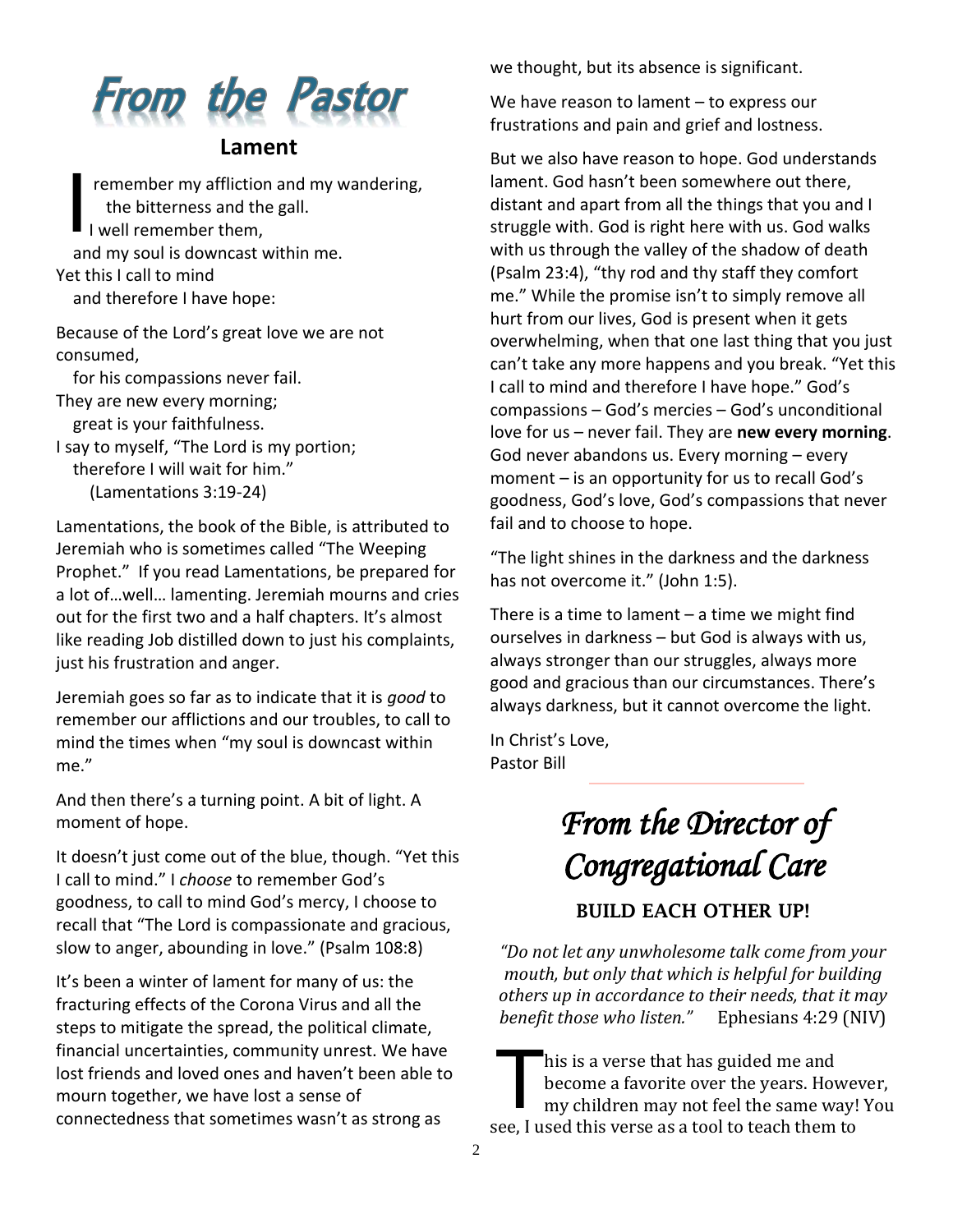think before they spoke. Because, if I heard any of them using "unwholesome talk" or speaking with an "unwholesome attitude", they had to write that verse a number of times. And, the number varied depending on the degree of "unwholesomeness"!

Our kids are now 28, 30 and 32 years old. And, truthfully, I had forgotten about that verse writing. However, I found out that they had not! Awhile back, when we were all together, some subject came up and Tim brought up the "verse writing punishment" AND recited it, albeit, in paraphrase! Praise the Lord! Something stuck! The girls also had strong memories of "verse writing". So, for all you young parents out there, REPITITION is key! In the years to come, you too may be surprised at what your children remember!

I am especially mindful of this verse now as our country is in a time of such division. Not only should we beware of the "unwholesomeness" of our talk, but take it to the next level so that what we say is "helpful for building others up … that is may benefit those who listen".

Verses that compliment that are Matthew 5:44- 45a: "I'm telling you to love your enemies. Let them bring out the best in you, not the worst. When someone gives you a hard time, respond with the *energies of prayer*, for then you are working out of your true selves, your God-created selves." (The Message). We are called upon to energetically pray for those who are in opposition to us. While we may never "see" the change in them, we will often "feel" the change in us. I pray that we will reach out to others as individuals who exemplify who God intends us to be.

### With you in Christ, Cindy Price

ello Grace Church!

CREW has been tackling a difficult series on injustice, Do Something. Whether it's the kid H



Ministry

being bullied at school, the children in other countries without enough to eat, or someone in their neighborhood being judged by the color of their skin, chances are your students have all seen or experienced injustice in the world around them. And it's probably caused them to stop and think, "Someone should do something about that!" All the questions they're asking about why it's happening, what they should do, and where God is in the midst of it? In this series, we were challenged to answer these questions as we discover how much Jesus cares about injustice and how we can see something, say something, and do something in response.

What a fantastic series, thought-provoking for our Church as well! The Apostle Paul, whose life was changed by Jesus, wrote letters to the early church and taught them what it looks like to be a Christian. He used this word picture to describe the Church: "All of you together are Christ's body, and each of you is a part of it," 1 Corinthians 12:27 NLT.

Paul uses the illustration of one body made up of all its individual parts. Even though it may seem like the ear is independent from the toe, the whole body relies on each part in order to function as

God designed it to. In the same way, God designed the body of Christ, or the Church, to work together to help each other out. So, when we're talking about injustice, it's not that God isn't there or doesn't care. Instead, God is calling the Church, His people, to be His hands and feet here

# Do Something: A Series on Injustice

#### **Week One**

#### **Matthew 25:41-46 NIV**

Before you do something about injustice, you have to see it.

#### **Week Two**

#### Daniel 3:24-27 NLT

When you experience injustice, you don't have to face it alone.

#### **Week Three**

Matthew 9:35-37 NLT, Isaiah 61:8a NLT, & 1 Corinthians 12:27 NLT

God is doing something about injustice.

#### **Week Four**

James 2:15-17 NIV When it comes to injustice, never stop doing something.

on earth. In other words, DO SOMETHING!

Take care and God bless!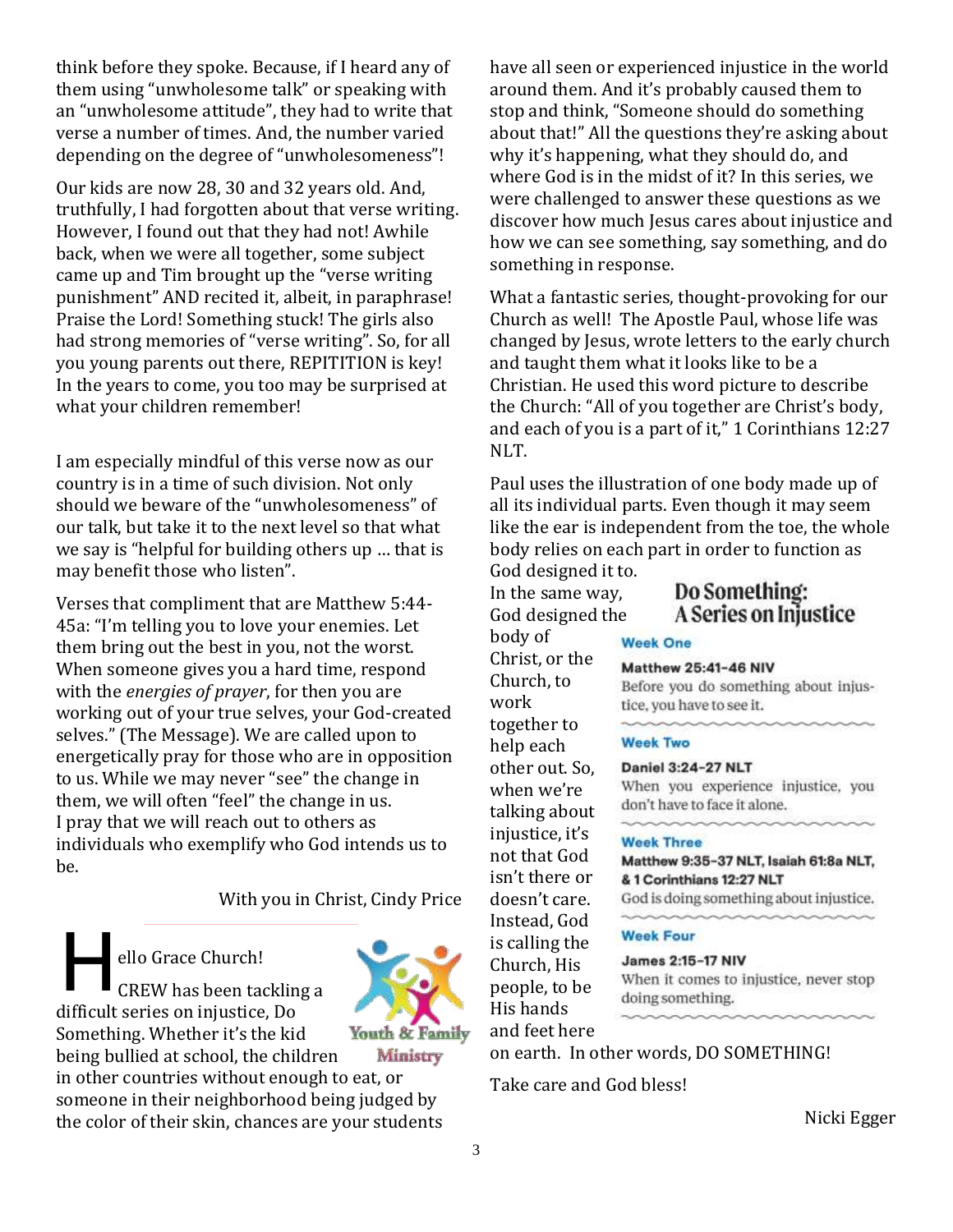am happy to report that the once-a-week video readings have resumed with Emmet as I



my cohost and number one supporter. I am reading *The Jesus Storybook Bible*, which is an excellent book to read along with the new series that I started in January. The new series is called "The Secrets of the Ancient Scrolls" and it is meant to help kids learn the basics of the Bible – where it came from, who wrote it, how it is structured, and how to read it. The "Ancient Scroll" lessons are sent out to parents weekly on Wednesdays and can be done at home as a family. The lessons are packed full of excellent information for all ages, so if you would like to receive these lessons or the video recordings or know someone else who would, just let me know so I can add them to my email list.

In an unstable world, *The Jesus Storybook Bible* and the "Ancient Scroll" lessons prove one thing, that God never changes. From one of the first stories in *The Jesus Storybook Bible* we're reminded that "no matter what, in spite of everything, God would love his children with a Never-Stopping, Never Giving Up, Unbreaking, Always and Forever Love." Isaiah 54:10 says that "'though the mountains be shaken and the hills be removed, yet my unfailing love for you will not be shaken nor my covenant of peace be removed,' says the Lord, who has compassion on you." May we be reminded that even when the world around us is shaken, the mountains fall, and the hills return to dust, God's love still abounds "as a shelter for all, who will call on his name."

Libby Yaegle



ow that we are a into the New Year, we are thankful for decent weather so far, but we will see what Punxsutawney Phil predicts on the 2nd and will hope for an early spring! The children have settled back into the routine after our Christmas break and are well into our winter activities. Our three-year-old class is starting their color unit and doing "homework". The four-year-old class is working on their "Passports to Kindergarten" and proudly adding stars for each skill they master. We look forward to Valentine's Day and our class Valentine's party. Our party day is always great fun as we share treats and cards from our friends. N

Registration for the 2021-2022 schoolyear is well under way for current preschool, Grace Church & daycare families. We will open to the public on February 1, 2021, so if you or someone you know would like to register a child for next school year, please pick up a registration form from the office, call 723-9440 and we can mail you a packet, or call the preschool room at 723-8011 during school hours. We usually fill up quickly, so reserve your spot now!

Again, we would like to thank our Grace Church family & friends for helping with our Sarris Candies fund raiser. We made \$391 to split with the daycare. We are so grateful for all the support we receive!

Happy Valentine's Day from all of us at Grace Promise Preschool!

Find us on Facebook:

[www.facebook.com/GracePromisePreschool](http://www.facebook.com/GracePromisePreschool)

Trish Gentilman [preschool@atlanticbbn.net](mailto:preschool@atlanticbbn.net)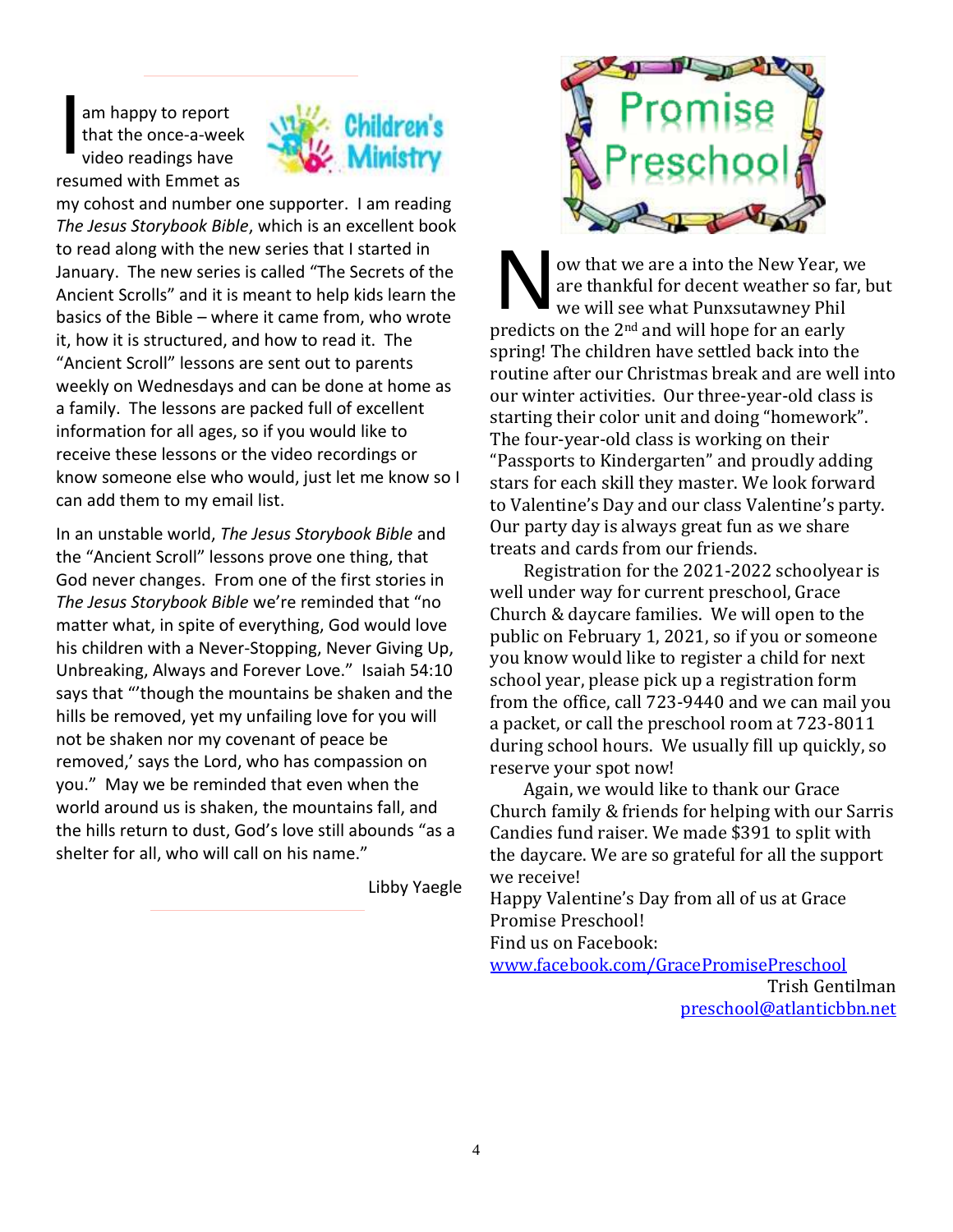anuary was a cold month, and the children are back in school. We are having a Penny War between the classes. Koalas and Pandas (infants and 1-year-olds) will be one class, the Otters (2-yearolds), the Turtles (3-year-olds), Hippos (4-year-olds), and the J



Elephants (school age). Donations can be in any amount you choose. We will be running the contest until the end of February. Whichever class has the most donations collected will win a pizza and ice cream party!

There are two no school days in February, Friday the 12th and Monday the 15th. We will be doing our Valentine's parties Friday, February 12th.

Thank you all for the Sarris candies orders; we made a little over \$400 for Promise Preschool and Care with Grace Childcare.

Irene Garris

# January Worship Assistants



Advisors: *Linda Knapp 726-1199 Sheryl Richards 726-3876*

**Will resume soon.**



**During Worship** *9:30 a.m. (0-2 yrs.) ~* 

*11:00 a.m. (0- 5 yrs.)*  **Will resume soon.**

# **Our budget the month of December 2020:**



*Other income consists of funds from Sunday School, Room Rental, Bible Studies, Literature Tables, Fitness Ministry,* 

| Easter, Christmas, and Misc. Income. |           |           |  |  |
|--------------------------------------|-----------|-----------|--|--|
| <b>BUDGET</b>                        | 2020      | 2019      |  |  |
| <b>Other Income:</b>                 | 24.00     | 738.75    |  |  |
| Offerings &                          |           |           |  |  |
| <b>Tithes</b>                        | 26,918.32 | 34,710.50 |  |  |
| <b>Total Income</b>                  | 26,942.32 | 35,449.25 |  |  |
| <b>Number of Sundays:</b>            | 4         | 5         |  |  |
| <b>Borrowed</b>                      | 0         | 0         |  |  |
| <b>Expense:</b>                      |           |           |  |  |
| <b>Staff Parish</b>                  | 23,798.74 | 20,959.87 |  |  |
| <b>Trustees</b>                      | 8,083.18  | 9,003.52  |  |  |
| <b>Ministry</b>                      | 4,759.90  | 6,252.45  |  |  |
| <b>Total Expense</b>                 | 36,641.82 | 36,215.84 |  |  |
| Attendance:                          | 1.279*    | 1,031     |  |  |

## **Connectional Apportionments**

**Obligation-** 3,251.80 **Paid to date** 39,029.00 Ahead (Behind) 0 Percent of year to date paid 100% **His income:** Was \$8,506.93 lower in December 2020 compared to December 2019 **Our expenses:** Were \$425.98 higher in December 2020 compared to December 2019

We praise God for the generous gifts and offerings given.

\*December 2020 attendance is estimated due to online worship services.

Submitted by: Brian A. Jurkowski, Finance Chair

If you wish to continue giving, please mail your envelopes to the church (501 PA Ave E) or use the electronic giving option posted



on our webpage [www.graceumcwarrenpa.com.](http://www.graceumcwarrenpa.com/) Online giving accepts checking/savings accounts as well as debit/credit cards.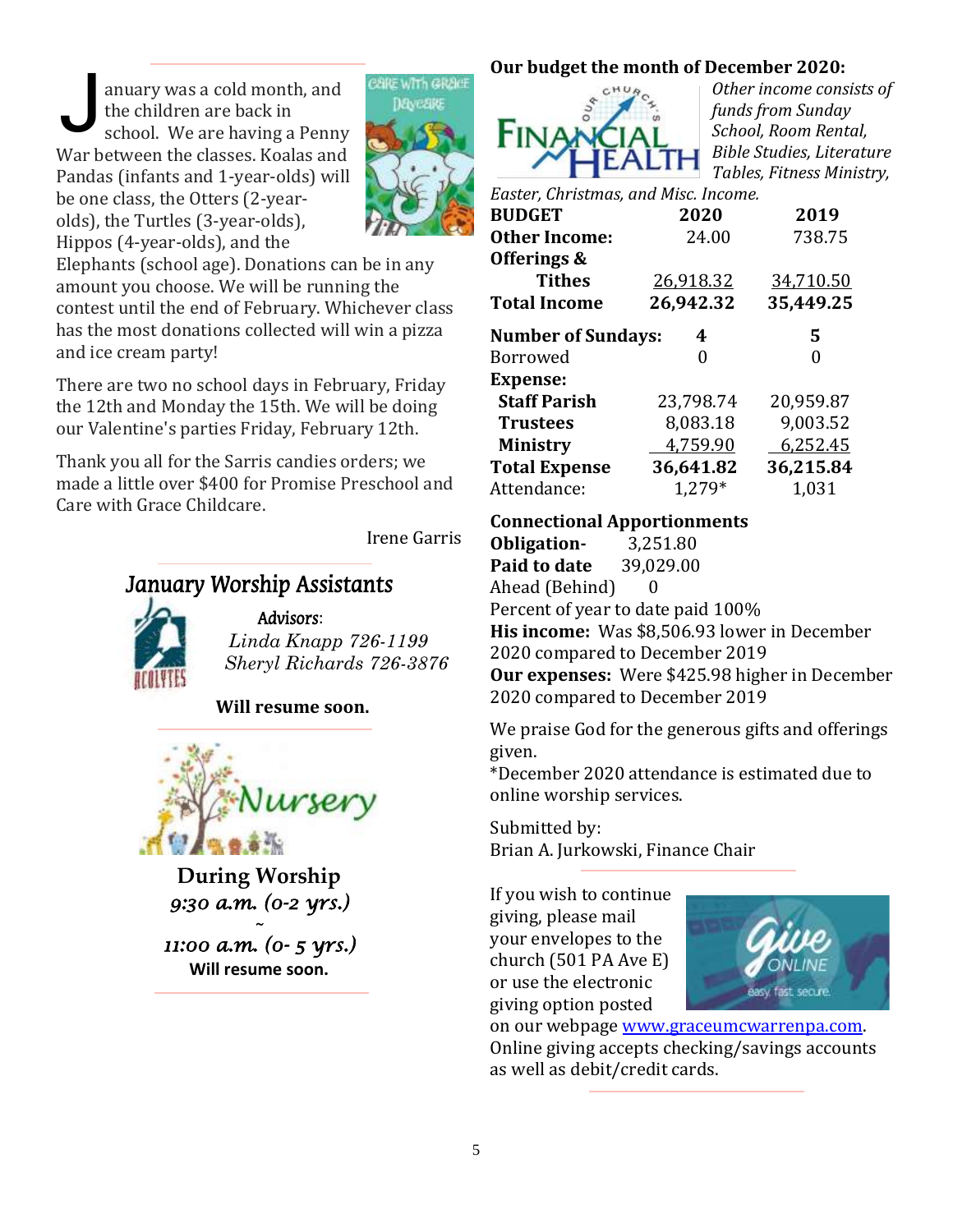# **Staff Appreciation Day!**

We are celebrating Staff Appreciation Day on February 14th! Our treasured staff will each receive a gift card this year as a gesture of our appreciation. Hopefully, we will be able to have our celebration in person next year. When you see one of our staff today, or anytime this month, please take the opportunity to acknowledge these incredible people!

We thank you, Grace Church staff, for the way you navigate the challenges of each and every day. Most especially, your willingness to be a strong foundation during this past year. We thank you for your dedication to keep learning as the environment changes around you. Thank you for communicating God's truths to us in your own unique manners. Thank you caring about us when we are not there to see it. We are most grateful that you steady us in areas that we sometimes assume are effortless.

We extend a warm hearted "thank you" to the following people:

Meghan Brooker, Office Administrator Mary Quiggle-Pickering, Office Manager Cindy Price, Director of Congregational Care Elizabeth Yaegle, Director of Children's Ministries Nicki Egger, Director of Youth and Family Ministries

Floyd Moore, Director of Grace Choir Kris Magnuson, Accompanist/Pianist Carmen Pearce, Accompanist/Organist Trish Gentilman, Director of Promise Preschool Jessica Rex, Co-Teacher of Promise Preschool Irene Garris, Director of Care with Grace Daycare Mike Roney, Building Maintenance Supervisor Tristan Johnson, Security/Set-up Custodian Shirley Shafer, Evening Housekeeping Custodian

Covered by Grace gave out 605 items in December!



We are currently in need of **gloves and mittens**. Heads are warm but fingers are chilly. Items can be placed in the tote in the hall right outside of Pastor

Bill's office.

The Grace Church Food Pantry is in need of **applesauce** at this time. No boxes – we have no room to store them. We wil let you know when we need more. Thank you to all who contribute.



We are so thankful for the donations that are

useful for those we serve. Now there's an online way for you to help! By visiting out Amazon wishlist, you can buy items that we need for the food pantry and Covered by Grace



and have them delivered directly to the church. Visit our website [www.graceumcwarrenpa.com](http://www.graceumcwarrenpa.com/) and locate the Amazon wishlist buttons.



*"How good and pleasant it is when God's people live together in unity." Psalm 133:1*

Here is a thought . . . when God chose to compare us to sheep, it meant that we gather into a flock rather naturally. That's what sheep do. And, of course, He is our shepherd.

Let's look at our lives from a flock's point of view. We're herd-type people. We need relationships. We need connections. We're all connected to a bigger picture, a community. There is one thing a community does well and that is, it holds people together. It is as though being in a flock, a community, we have the unique experience of carrying each other's emotional weight.

This is where friendships come in to play. We have long standing friendships that are dependably satisfying and provide a sense of security. And, we also have "microfriendships" that are multiplying like crazy these days. These are ties to people we "kind of" know that strengthen the fabric of our lives without placing any burdens on us.

The pandemic is moving this trend forward. We find ourselves reaching out during the limited opportunities these days and embracing weak ties. Whether that means smiling more, engaging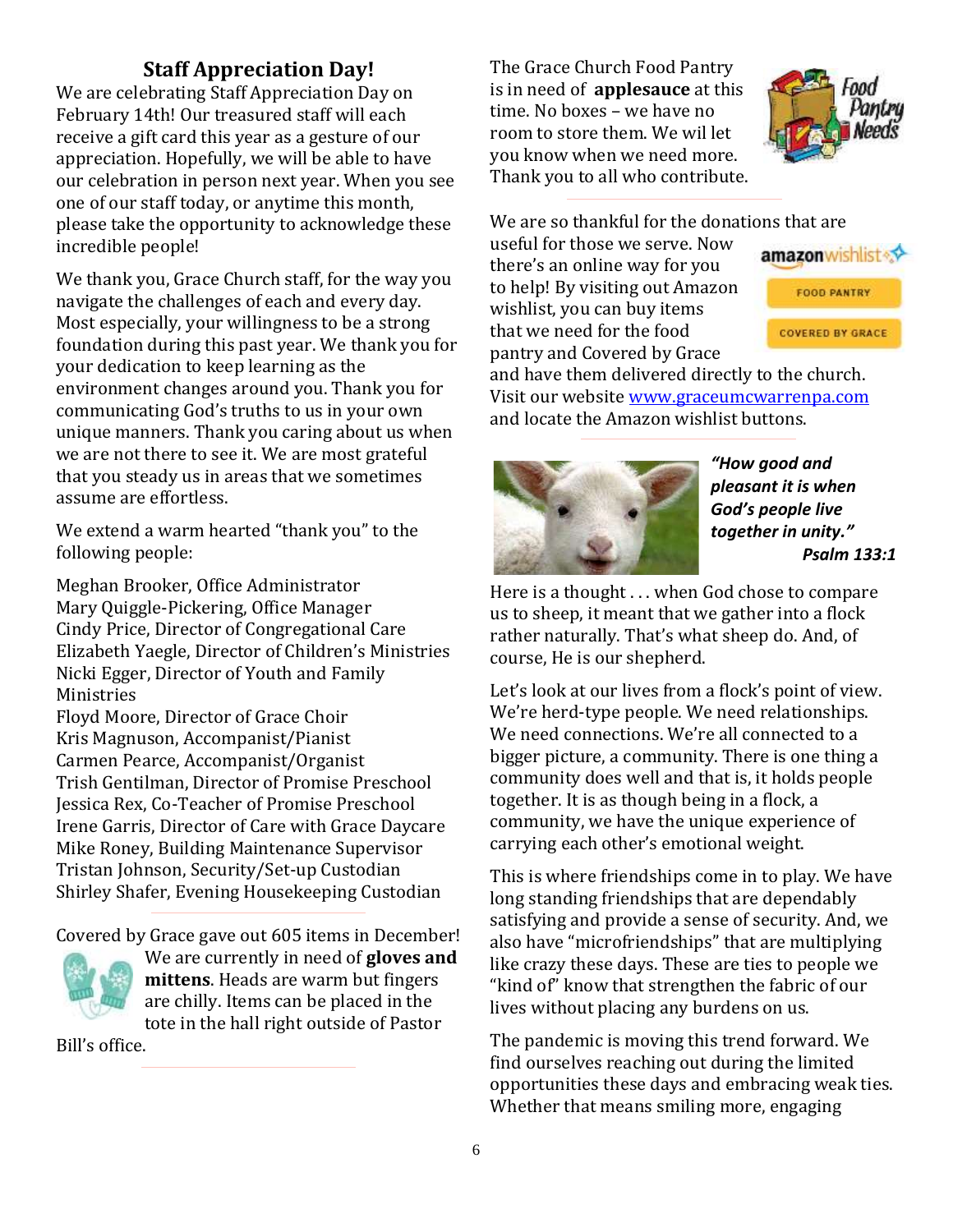deeper or finding the smallest act to make a difference in someone's day.

It is happening in our church through phone calls, through social media and simply by asking "Do you need anything?" What a loaded question! Loaded with love, loaded with generosity, with kindness, and with Christ-likeness.

Jesus had quite a few acquaintances on earth along with His rock-solid friends. He showed us how to use a flock for safety and for the sheer joy of each other. Now more than ever, we need to play a role in each other's well-being. Our shepherd will guide us through these days and we'll enjoy the greener pastures!

Diligently, Sue Toombs, Lay Leader

### **Promise Preschool Registration is now open** for

Grace Church members, Care with Grace Daycare, and current Promise Preschool families. A completed registration form and \$20 nonrefundable registration fee is required to hold a spot for your child for the 2021-2022 school year. Registration will be open to the public starting February 1, 2021, so be sure to reserve a place for your child today! Additional forms can be picked up in the church office or by calling 723- 8011 during school hours. [preschool@atlanticbbn.net](mailto:preschool@atlanticbbn.net)



**HOPES Fund For: Dean Johnson By: Mike & Jan McGilliard**

**Promise Preschool For: Bill & Trish Gentilman By: Rick & Elle Gentilman**

In Honor of



**Items for the March Newsletter need to be delivered to Mary in the Church office [\(mary@graceumcwarren.com\)](mailto:mary@graceumcwarren.com) by** 

**Wednesday, February 17. Thank you!**



**February 1 – Gary Culbertson, Mark Robinault February 2 – Riley McCollough, Thomas Jones, Tim Price February 3 – Sam Birgel, Rick Reiff, Tammy Kibbey February 4 – Maddie Kridler February 7 – Larry Knowlton, Jesse Lucks, Linda Knapp February 9 – Danny Grosch, Maria Miller February 11 – Dave Carter, Norma Dey, Phyllis Marti February 12 – Tristan Danielson February 13 – Mona Rosequist February 14 – Kyle Grey February 15 – Bud Price, Kurt Smith February 16 – Lisa Shall February 17 – Bill Bunce, Brett Ball February 18 – Stacy Vavala, Josie Bailey, Linnea Wertz February 19 – Heather Schultz February 20 – Jeff Benjamin, Lisa McDermott February 22 – Judy Conklin February 23 – Marcy Jurkowski, Karn Lucks, Cheyenna Thompson February 24 – Amy Haley February 25 – Braydn Wilson, Kaila Abplanalp, Eric Moore, Melissa Zaffino, David Johnson, Harper Vivian February 26 – Randy Johnson, Barb Kulinski February 27 – Donna Risinger February 28 – Judy Bunce, Olivia English, Terry Moldovan**

**February 29 – David Morrison**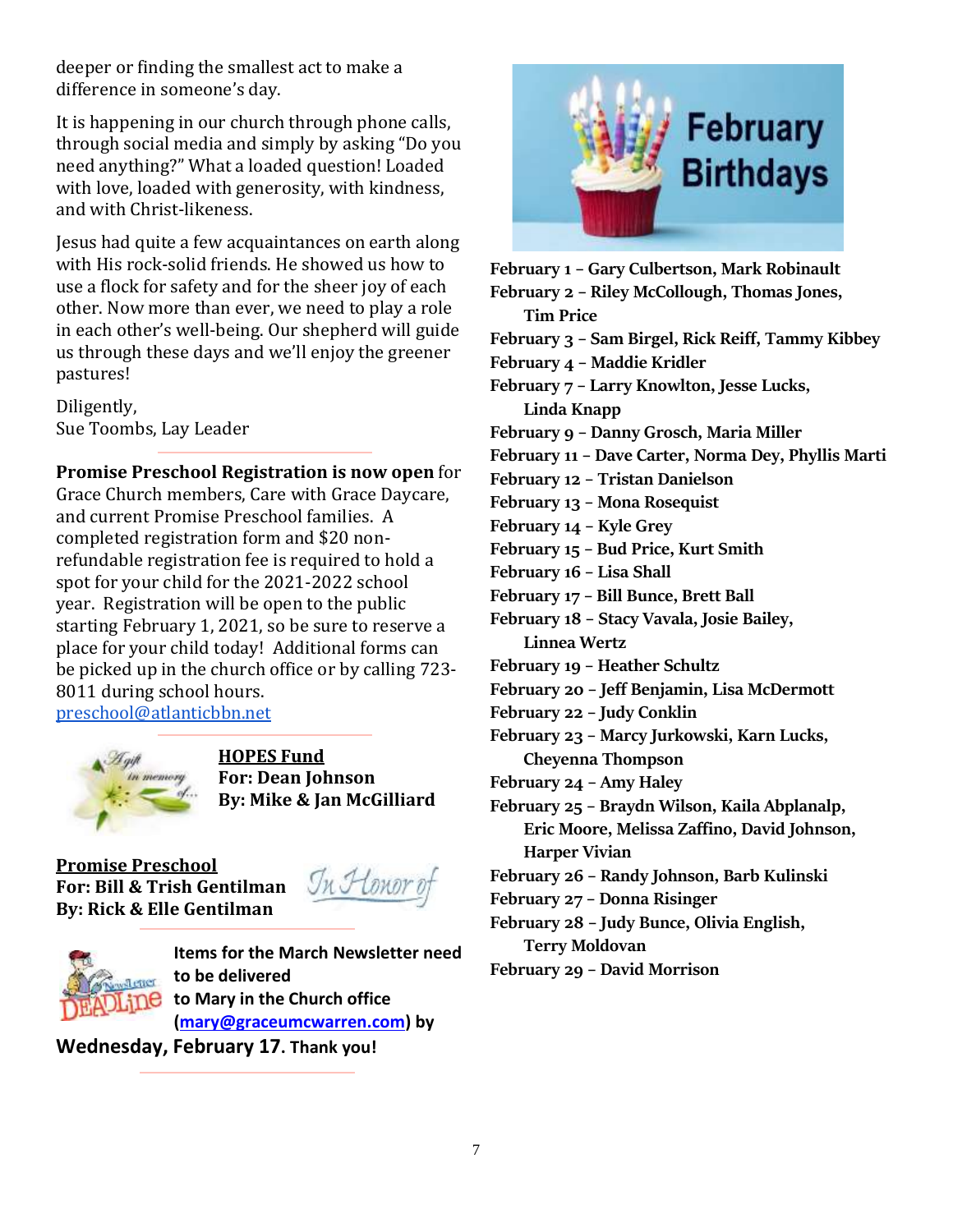

| <b>SUNDAY</b>                                                | <b>MONDAY</b> | <b>TUESDAY</b>                          | <b>WEDNESDAY</b>                                                                                                                                         | <b>THURSDAY</b>                                                                                                                                                                                          | <b>FRIDAY</b> | <b>SATURDAY</b> |
|--------------------------------------------------------------|---------------|-----------------------------------------|----------------------------------------------------------------------------------------------------------------------------------------------------------|----------------------------------------------------------------------------------------------------------------------------------------------------------------------------------------------------------|---------------|-----------------|
|                                                              | 1             | $\overline{2}$                          | $\overline{\mathbf{3}}$<br>7:00 a Men's Prayer<br><b>Breakfast</b><br>6:00 p SPRC<br>6:30 p C.R.E.W. -<br><b>ONLINE ONLY</b>                             | $\overline{\mathbf{4}}$<br>6:00 p Praise Team                                                                                                                                                            | 5             | 6               |
| $\overline{7}$<br>9:30/11:00 a Worship<br><b>ONLINE ONLY</b> | 8             | 9<br>7:00 p Property<br><b>Trustees</b> | 10<br>7:00 a Men's Prayer<br><b>Breakfast</b><br>6:30 p C.R.E.W. -<br><b>ONLINE ONLY</b>                                                                 | 11<br>6:00 p Praise Team                                                                                                                                                                                 | 12            | 13              |
| 14<br>8:30/9:30/11:00 a<br>Worship                           | 15            | 16                                      | 17<br>7:00 a Men's Prayer<br><b>Breakfast</b><br>6:00 p Ash<br>Wednesday Service<br>6:30 p C.R.E.W. -<br><b>ONLINE ONLY</b>                              | 18<br>6:00 p Praise Team                                                                                                                                                                                 | 19            | 20              |
| 21<br>8:30/9:30/11:00 a<br>Worship                           | 22            | 23                                      | 24<br>7:00 a Men's Prayer<br><b>Breakfast</b><br>6:30 p C.R.E.W. -<br><b>ONLINE ONLY</b>                                                                 | 25<br>6:00 p Praise Team                                                                                                                                                                                 | 26            | 27              |
| 28<br>8:30/9:30/11:00 a<br>Worship                           |               |                                         | <b>CARE WITH GRACE</b><br><b>DAYCARE</b><br>is open daily from<br>6:30 am to 6:00 pm<br>located on the first<br>floor (nursery) and<br>the second floor. | <b>PROMISE</b><br><b>PRESCHOOL</b><br>is open Monday,<br>Wednesday, and<br>Thursday from 9:00<br>$-11:30$ am (3-year-<br>olds) and 12:30 -<br>3:00 pm (4- year-<br>olds) located on the<br>ground floor. |               |                 |